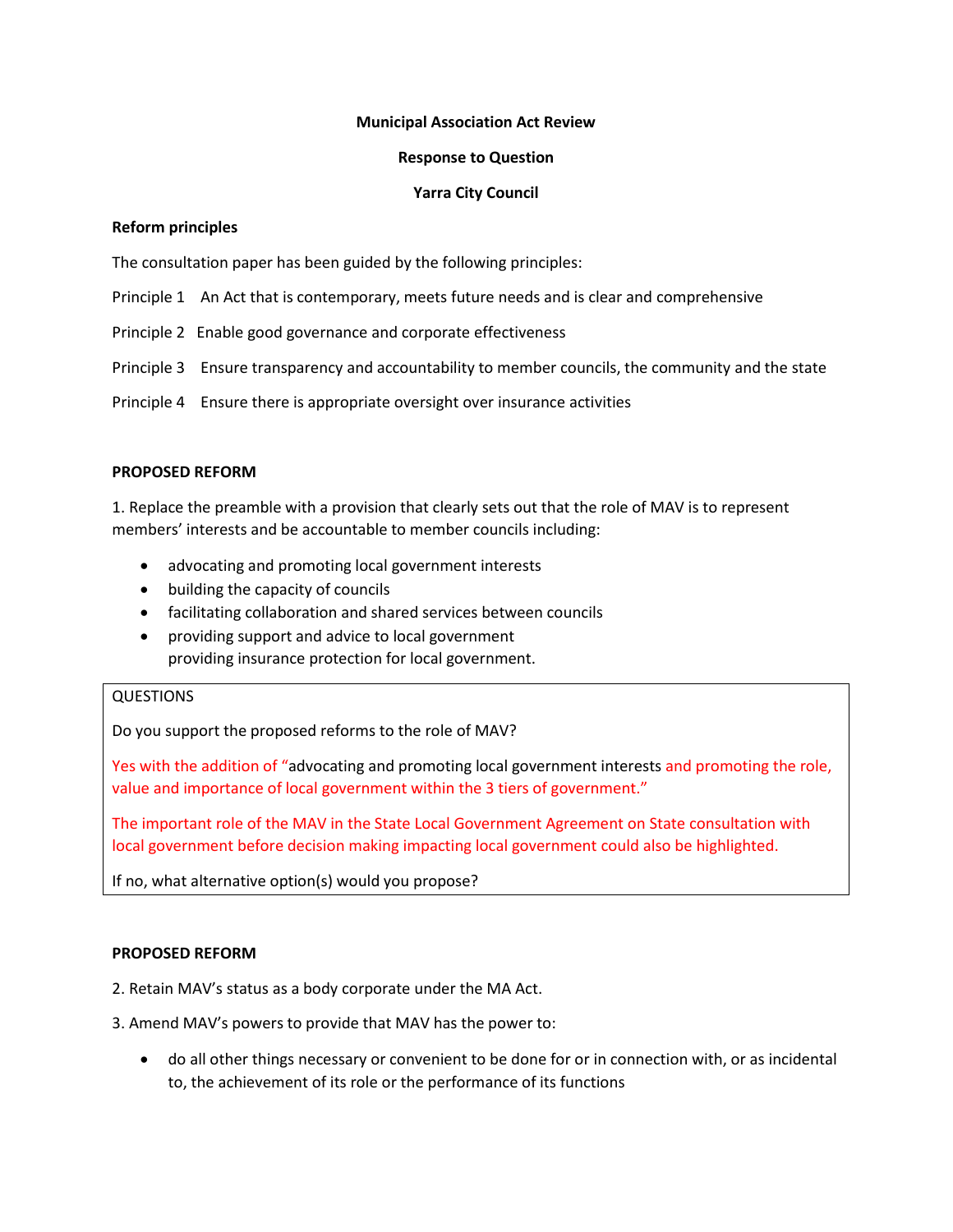undertake and carry on in Victoria or elsewhere insurance business for the purpose of providing insurance or insurance services under and for the purposes of the MA Act.

# **QUESTIONS**

Do you support the proposed amendments to MAV's powers as a body corporate? Yes, but with the proviso that there is appropriate oversight of the insurance function by board members who have knowledge and understanding of the industry.

If no, what alternative option(s) would you propose?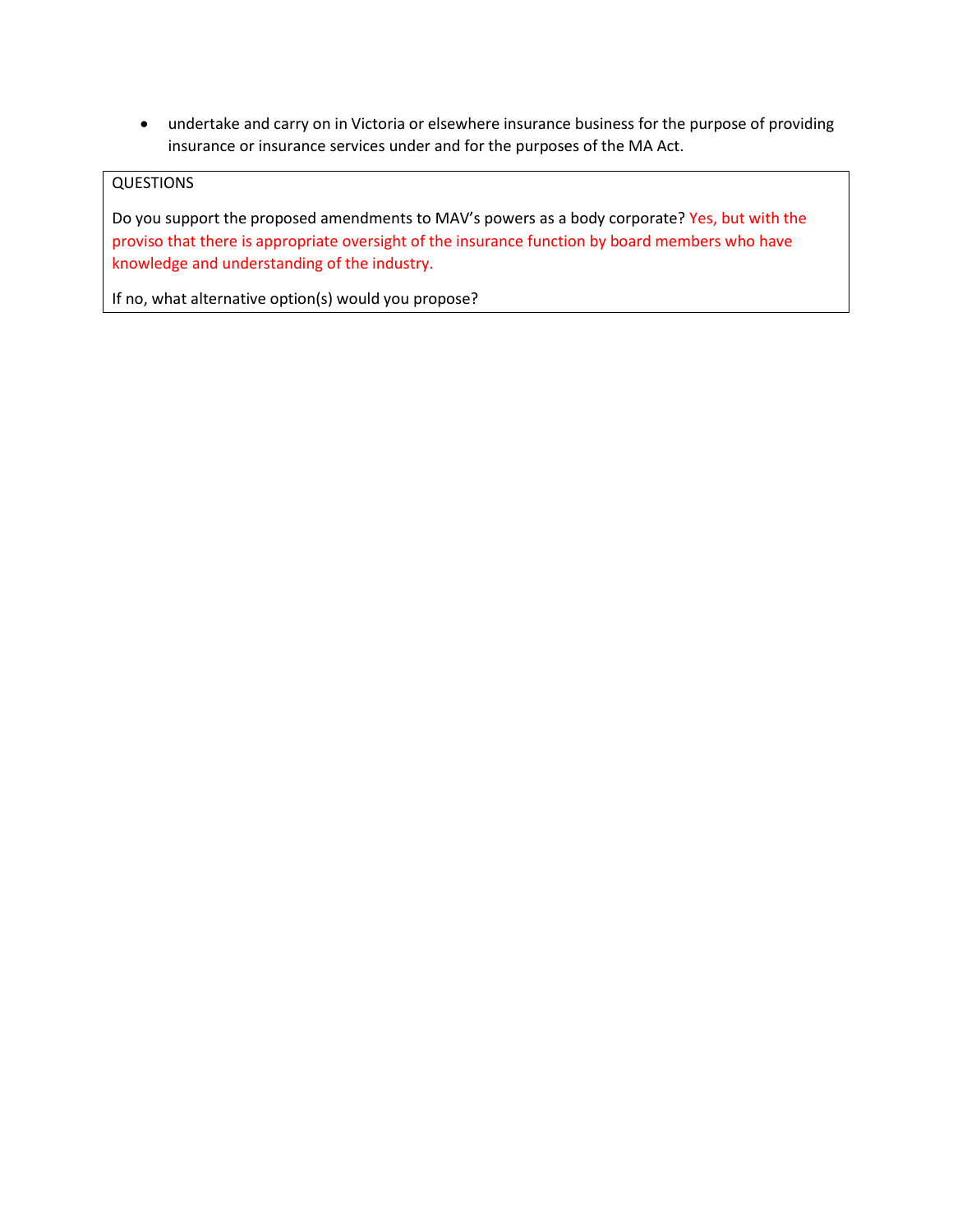# **PROPOSED REFORMS**

4. Provide that each council has a right to appoint a councillor from that council as their representative and that these representatives constitute MAV.

#### QUESTIONS

Do you support making clear that each council has a right to appoint one of their councillors as their MAV representative? Yes. But that there be provision to appoint additional board members with the skills and knowledge to enable the MAV to perform its functions in a competitive environment (such as with insurance and procurement) should those skills not be found within the councillor board members of the day.

If no, what alternative option(s) would you propose?

# **PROPOSED REFORM**

5. Insert a provision that provides that the appointed representatives are responsible for:

- determining the rules of the association
- appointing the president and board of management
- determining the strategic direction of MAV.

#### **QUESTIONS**

Do you support the inclusion of responsibilities for the appointed representatives?

If no, what alternative option(s) would you propose? Yes. There must also be a mandated provision for appointed representatives demonstrating they have consulted with the council they represent.

#### **PROPOSED REFORMS**

6. Provide MAV the power to make rules for the management of MAV.

7. Provide that a rule that is inconsistent with the Municipal Association Act or contrary to law is of no effect.

8. Provide that the following matters must be provided for in the rules:

- annual fees
- rights, obligations and liabilities of members
- the election of the President and board of management
- procedures for assessing the performance of the board of management and dealing with governance failures.

9. Provide that the rules may be amended, removed or remade if 60 per cent of the representatives vote in favour of the change.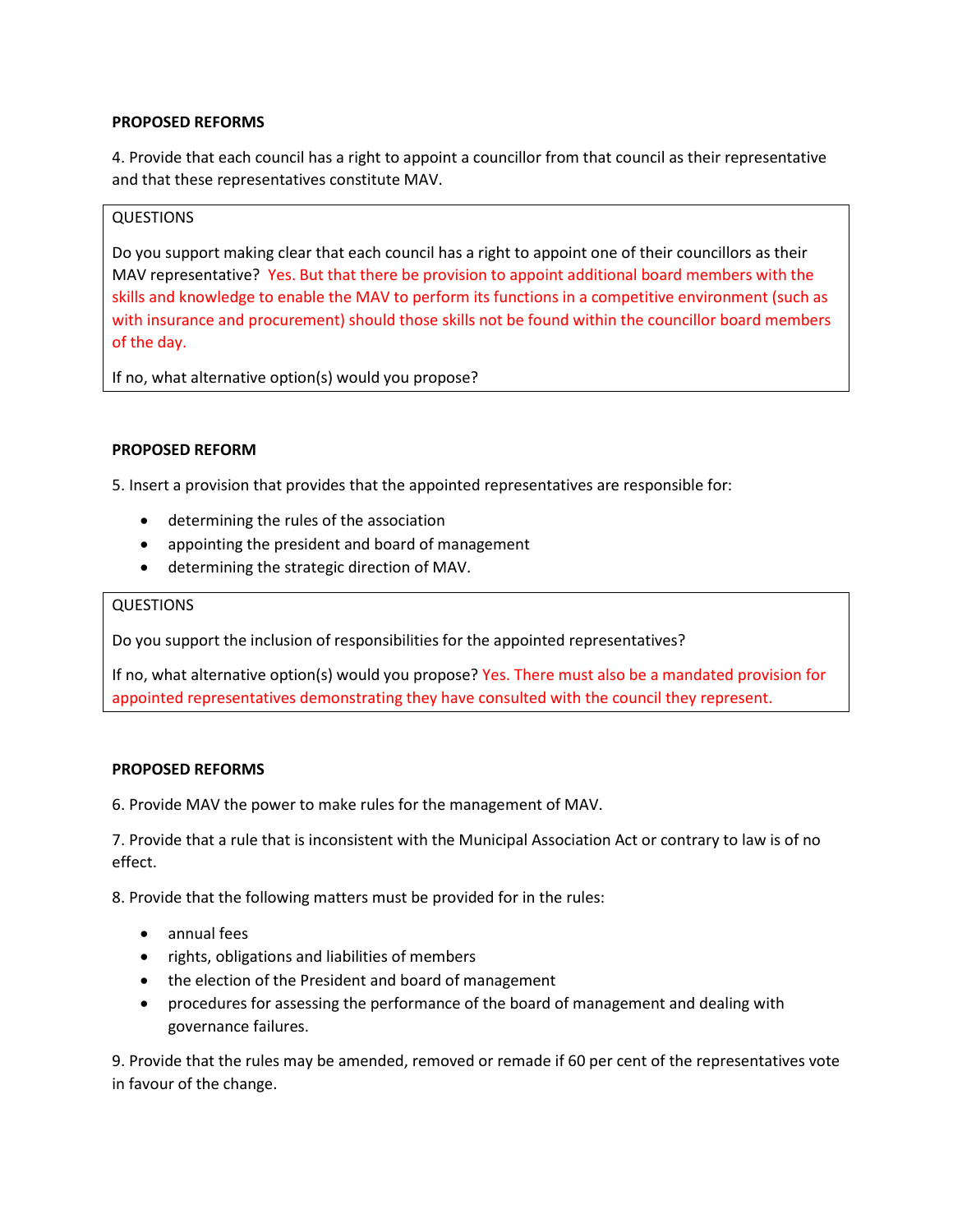# QUESTIONS

Do you support the proposal that the State Council have the power to make or amend the MAV Rules?

Yes, provided there is provision for, and sufficient notice for member councils to provide input to their representatives.

If no, what alternative approval process would you propose?

#### **PROPOSED REFORMS**

10. Provide for MAV to have in place a board of management with functions to include:

- the sound and prudent management of the affairs of MAV
- excising the powers of MAV (including the power of delegation)
- providing general directions as to the performance of MAV's functions and the achievement of its objectives
- reporting on MAV's performance and financial transactions
- monitoring the performance of its Chief Executive Officer.

11. Provide that the board of management must have mechanisms in place for monitoring the exercise of delegated authority.

#### QUESTIONS

Do you support setting out the functions and responsibilities of the board of management in the MA Act? Yes

If no, what alternative option(s) would you propose?

#### **PROPOSED REFORMS**

12. Provide that the board of management must have processes in place for dealing with conflicts of interest, misuse of position and the prevention of fraudulent behaviour.

13. Provide that board members must at all times in the exercise of the functions of their office act:

- honestly
- in good faith in the best interests of MAV
- with integrity
- in a financially responsible manner
- with a reasonable degree of care, diligence and skill
- in compliance with the MA Act and MAV Rules.

# QUESTIONS

Do you support the addition of conduct provisions for the board of management? Yes. In addition board members should be able to demonstrate these through the annual review process which should include these criteria.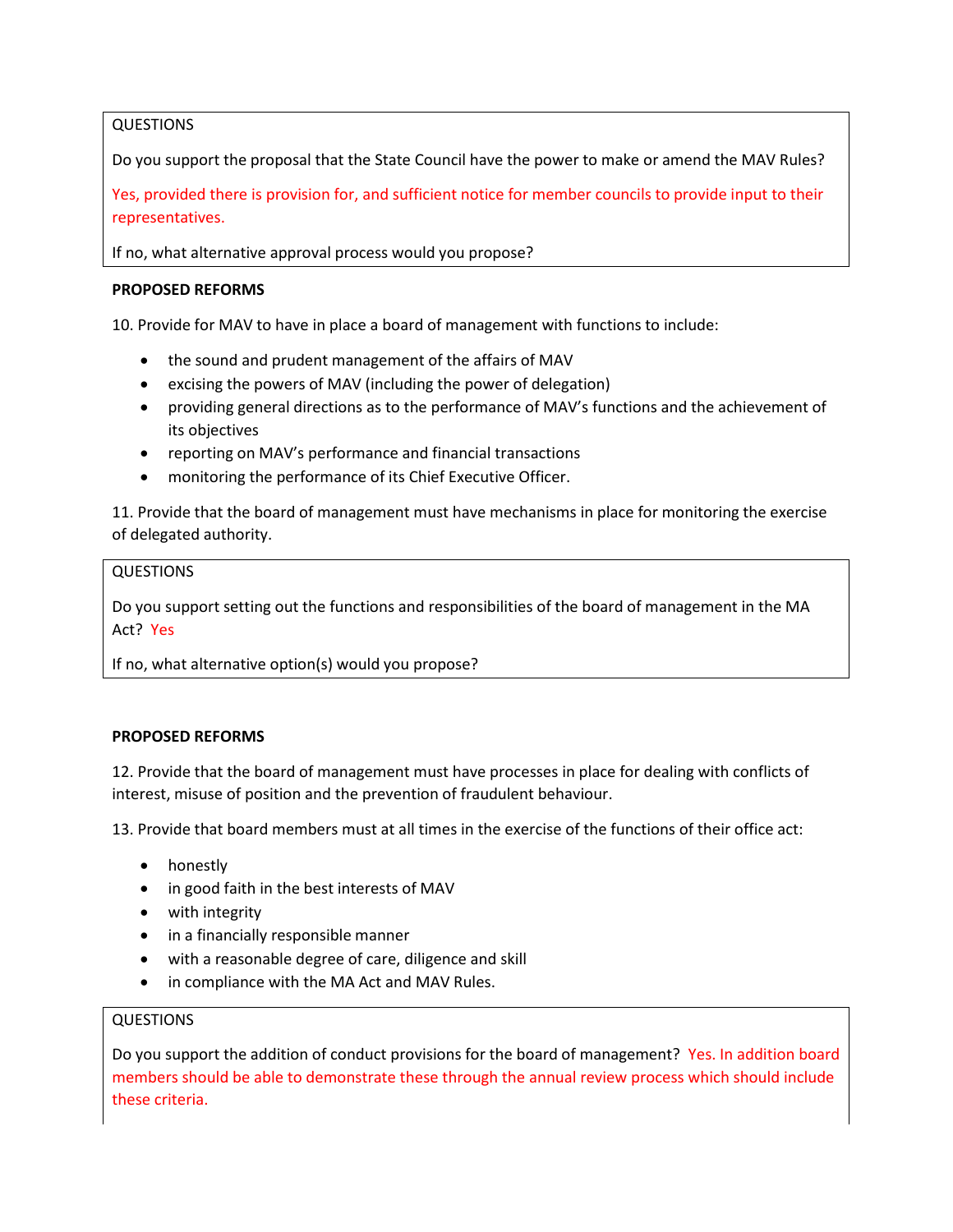#### **PROPOSED REFORM**

14. Provide that the board of management may appoint a CEO for the day to day management and administration of MAV.

15. Provide that MAV must have in place a CEO remuneration policy that broadly aligns with the Victorian Public Sector Commission's Policy on Executive Remuneration for Public Entities in the Broader Public Sector.

#### QUESTIONS

Do you support the requirement for a remuneration policy? Yes and it must be accompanied by a performance review process which is approved by the board.

If no, what alternative option(s) would you propose?

#### **PROPOSED REFORM**

16. Insert a provision that provides that MAV must comply with the following principles of sound financial management:

- manage financial risks prudently, having regard to economic circumstances
- undertake responsible spending and investment for the benefit of member councils
- provide services which are accessible and responsive to local government needs
- ensure full, accurate and timely disclosure of financial information.

17. Provide that MAV must keep proper accounts and records of MAV's transactions and affairs in order to sufficiently explain the financial operations and financial position of MAV.

18. Provide that, within four months after the end of each financial year, MAV must prepare and have independently audited financial statements in accordance with the Australian Accounting Standards. The financial statements must be included in the annual report for the relevant financial year and contain such information as is necessary to give a true and fair view of the financial transactions and state of affairs of the insurance scheme.

### QUESTIONS

Do you support the principles of sound financial management? Yes. There should also be the opportunity for members to scrutinize these accounts prior to the Annual General Meeting.

If no, what alternative option(s) would you propose?

**PROPOSED REFORM**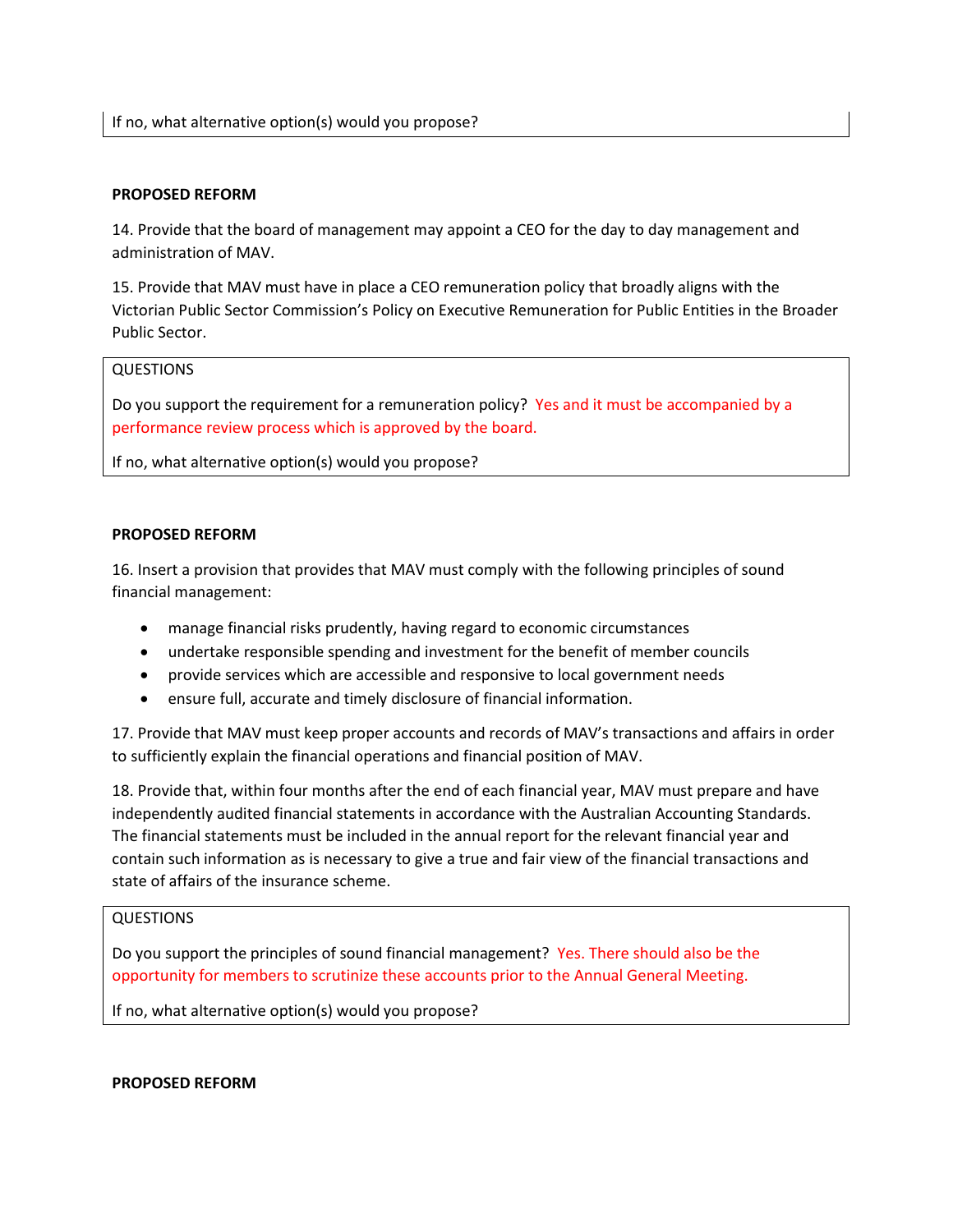19. Insert a provision that provides that the board of management must develop a strategic plan for the implementation of the strategic direction set by the State Council.

20. Provide that MAV must develop an annual report setting out MAV's performance against the objectives set out in the strategic plan.

21. Provide that, within four months after the end of each financial year, MAV must submit the annual report to the annual general meeting of MAV and lodge with the Minister a copy of the annual report to be tabled in both houses of Parliament.

#### QUESTIONS

Do you support increased accountability to the member councils and the Minister as set out in the proposed reforms? Yes

If no, what alternative option(s) would you propose?

# **PROPOSED REFORMS**

22. Insert a provision to require MAV to adopt a procurement policy detailing the principles, processes and procedures that will apply to all purchases of goods and services by MAV.

23. This procurement policy would need to specify: **D** the circumstances in which MAV will invite tenders or expressions of interest from any person interested in undertaking the contract

- the form and manner in which MAV will undertake tenders or expressions of interest
- a process to regularly review contractual arrangements to ensure they are achieving value for money
- a process to manage conflicts of interest.

24. Insert a provision to provide that when MAV is carrying out procurement activities on behalf of councils, MAV must provide information to councils on the specifications of the tender and how the tender process was undertaken, and seek to facilitate share service arrangements.

#### QUESTIONS

Do you support the requirement for MAV to adopt a procurement policy? Yes. There should also be provision to ensure that the board of management has among its members the appropriate skills and knowledge to perform this oversight.

If no, what alternative option(s) would you propose?

#### **PROPOSED REFORM**

25. Provide that MAV establish an independently chaired internal audit and risk committee to review the effectiveness of MAV's financial reporting and risk management frameworks.